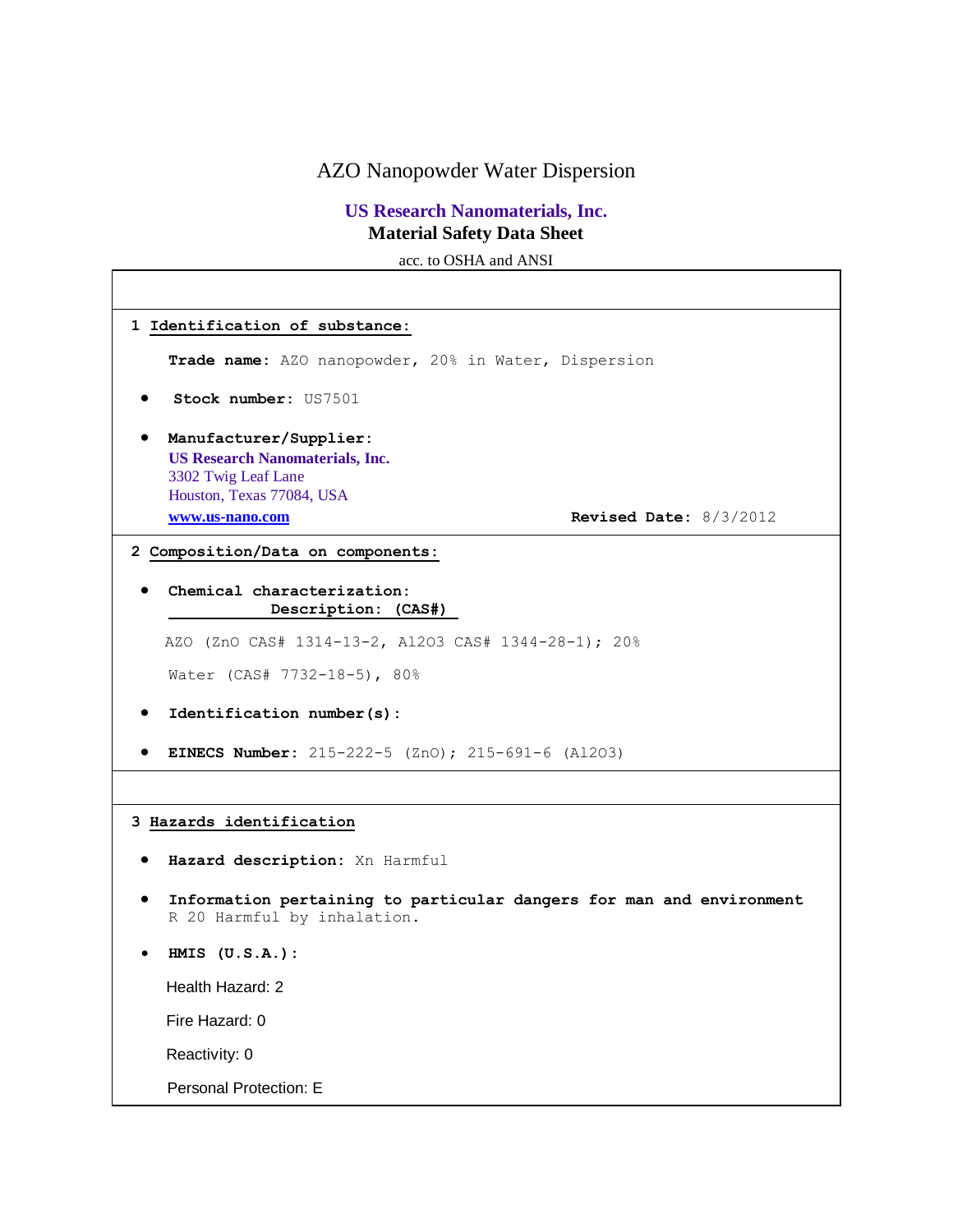## **4 First aid measures**

- **After inhalation** Supply fresh air. If required, provide artificial respiration. Keep patient warm. Seek immediate medical advice.
- **After skin contact** Immediately wash with water and soap and rinse thoroughly. Seek immediate medical advice.
- **After eye contact** Rinse opened eye for several minutes under running water. Then consult a doctor.
- **After swallowing** Seek immediate medical advice.

#### **5 Fire fighting measures**

- **Suitable extinguishing agents** Product is not flammable. Use fire fighting measures that suit the surrounding fire.
- **Protective equipment:** Wear self-contained respirator. Wear fully protective impervious suit.

### **6 Accidental release measures**

- **Person-related safety precautions:** Wear protective equipment. Keep unprotected persons away. Ensure adequate ventilation
- **Measures for environmental protection:** Do not allow material to be released to the environment without proper governmental permits.
- **Measures for cleaning/collecting:** Dispose contaminated material as waste according to item 13. Ensure adequate ventilation.
- **Additional information:** See Section 7 for information on safe handling See Section 8 for information on personal protection equipment. See Section 13 for disposal information.

#### **7 Handling and storage**

- **Handling**
- **Information for safe handling:** Keep container tightly sealed. Store in cool, dry place in tightly closed containers. Ensure good ventilation at the workplace.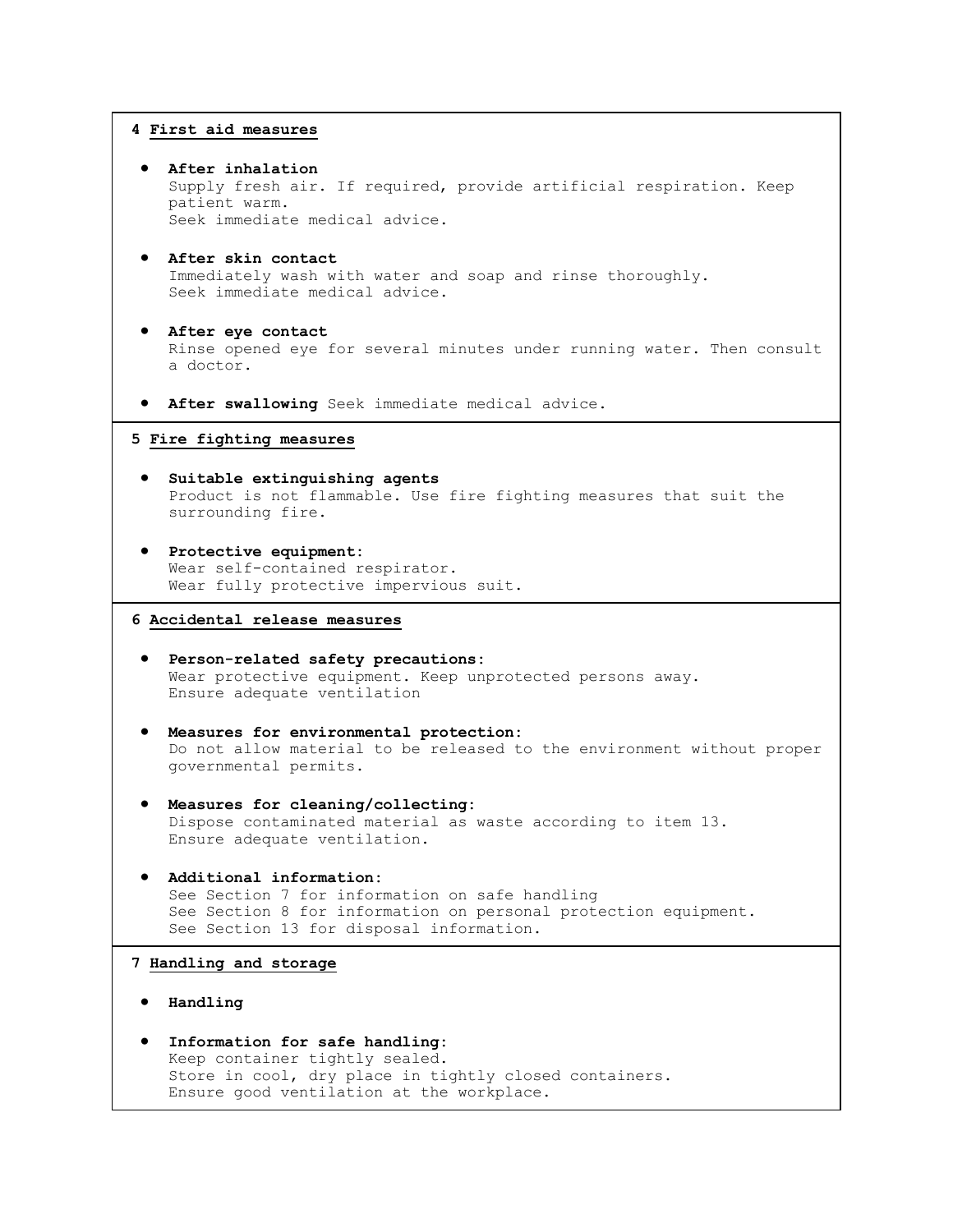| Information about protection against explosions and fires:<br>No special measures required.                                                                                                                                                                                                                                                                                                                                                                                                 |  |  |  |
|---------------------------------------------------------------------------------------------------------------------------------------------------------------------------------------------------------------------------------------------------------------------------------------------------------------------------------------------------------------------------------------------------------------------------------------------------------------------------------------------|--|--|--|
| Storage                                                                                                                                                                                                                                                                                                                                                                                                                                                                                     |  |  |  |
| Requirements to be met by storerooms and receptacles:<br>No special requirements.                                                                                                                                                                                                                                                                                                                                                                                                           |  |  |  |
| Information about storage in one common storage facility: Not required.                                                                                                                                                                                                                                                                                                                                                                                                                     |  |  |  |
| Further information about storage conditions:<br>Keep container tightly sealed.<br>Store in cool, dry conditions in well sealed containers.                                                                                                                                                                                                                                                                                                                                                 |  |  |  |
| 8 Exposure controls and personal protection                                                                                                                                                                                                                                                                                                                                                                                                                                                 |  |  |  |
| Additional information about design of technical systems:<br>Properly operating chemical fume hood designed for hazardous chemicals<br>and having an average face velocity of at least 100 feet per minute.                                                                                                                                                                                                                                                                                 |  |  |  |
| Components with limit values that require monitoring at the workplace:                                                                                                                                                                                                                                                                                                                                                                                                                      |  |  |  |
| Zinc oxide<br>mq/m <sup>3</sup><br>10<br>ACGIH TLV<br>10, 5 mg/m $3$ STEL<br>Belgium TWA<br>Denmark TWA<br>-4<br>5 fume<br>Finland TWA<br>5 fume<br>France TWA<br>5<br>Hungary TWA<br>Ireland TWA $5, 10 \text{ mg/m}^3$ STEL fume<br>5 fume<br>Netherlands TWA<br>5 fume<br>Poland TWA<br>Sweden TWA<br>5<br>Switzerland TWA<br>5<br>United Kingdom TWA $5, 10 \text{ mg/m}^3 \text{ STEL}$<br>15 total dust, 5 mg/m <sup>3</sup> respirable<br>USA PEL<br>Additional information: No data |  |  |  |
|                                                                                                                                                                                                                                                                                                                                                                                                                                                                                             |  |  |  |
| Personal protective equipment                                                                                                                                                                                                                                                                                                                                                                                                                                                               |  |  |  |
| General protective and hygienic measures<br>The usual precautionary measures for handling chemicals should be<br>followed.<br>Keep away from foodstuffs, beverages and feed.<br>Remove all soiled and contaminated clothing immediately.<br>Wash hands before breaks and at the end of work.                                                                                                                                                                                                |  |  |  |
| Breathing equipment:<br>Use suitable respirator when high concentrations are present.                                                                                                                                                                                                                                                                                                                                                                                                       |  |  |  |
| Protection of hands: Impervious gloves                                                                                                                                                                                                                                                                                                                                                                                                                                                      |  |  |  |
| Eye protection: Safety glasses                                                                                                                                                                                                                                                                                                                                                                                                                                                              |  |  |  |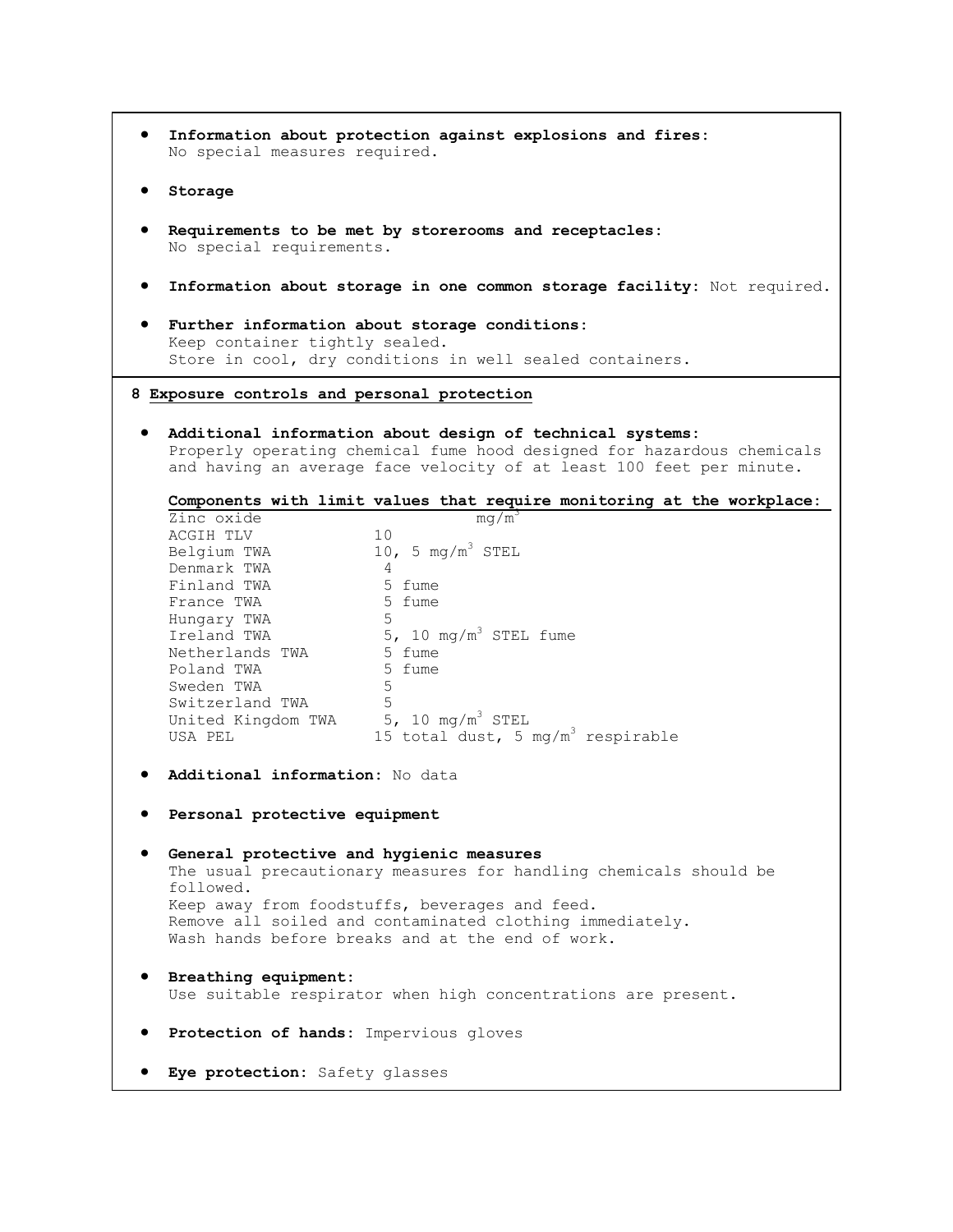|                                                                                                                                      | Body protection: Protective work clothing. |  |
|--------------------------------------------------------------------------------------------------------------------------------------|--------------------------------------------|--|
| 9 Physical and chemical properties:                                                                                                  |                                            |  |
| Form: Liquid                                                                                                                         |                                            |  |
| Color: White                                                                                                                         |                                            |  |
| Odor: Odorless                                                                                                                       |                                            |  |
|                                                                                                                                      | Value/Range Unit<br>Method                 |  |
| Change in condition                                                                                                                  |                                            |  |
| Melting point/Melting range:                                                                                                         | 1975 °C                                    |  |
| Boiling point/Boiling range: Not determined                                                                                          |                                            |  |
| Sublimation temperature / start: Not determined                                                                                      |                                            |  |
| Flash point:                                                                                                                         | Not applicable                             |  |
| Ignition temperature:                                                                                                                | Not determined                             |  |
| Decomposition temperature: Not determined                                                                                            |                                            |  |
| Danger of explosion:<br>Product does not present an explosion hazard.                                                                |                                            |  |
| Explosion limits:                                                                                                                    |                                            |  |
| Lower:                                                                                                                               | Not determined                             |  |
| Upper:                                                                                                                               | Not determined                             |  |
| Vapor pressure:                                                                                                                      | Not determined                             |  |
| Density (Zinc Oxide):                                                                                                                | 5.606 $q/cm^{3}$<br>at $20 °C$             |  |
| Solubility in / Miscibility with                                                                                                     |                                            |  |
| Water:                                                                                                                               | Insoluble                                  |  |
| 10 Stability and reactivity                                                                                                          |                                            |  |
| Thermal decomposition / conditions to be avoided:<br>Decomposition will not occur if used and stored according to<br>specifications. |                                            |  |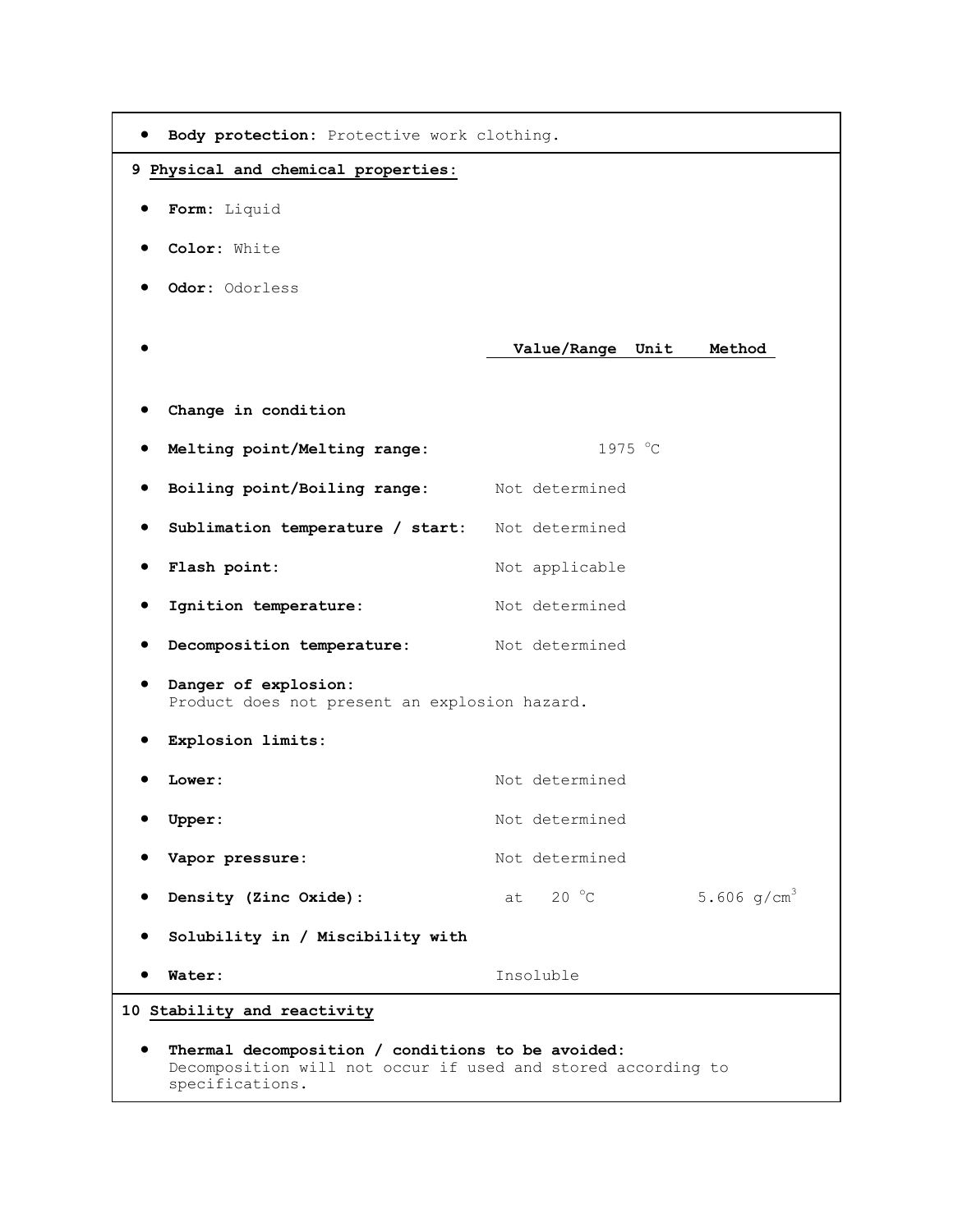| Materials to be avoided:<br>Alkali metals<br>Alkaline earth metals                                                                                                                                                                                                                                                                                                       |
|--------------------------------------------------------------------------------------------------------------------------------------------------------------------------------------------------------------------------------------------------------------------------------------------------------------------------------------------------------------------------|
| Dangerous reactions Reacts with various metals                                                                                                                                                                                                                                                                                                                           |
| Dangerous products of decomposition:<br>No dangerous decomposition products known                                                                                                                                                                                                                                                                                        |
| 11 Toxicological information                                                                                                                                                                                                                                                                                                                                             |
| • Acute toxicity:<br>LD/Lc50 values that are relevant for classification:<br>zinc oxide (CAS# 1314-13-2); 20%                                                                                                                                                                                                                                                            |
| Oral: LD50: 7950 mg/kg (mus)<br>LD50: 8437 mg/kg (rat)<br>Inhalative: LC50: 2500 mg/m <sup>3</sup> (mus)                                                                                                                                                                                                                                                                 |
| Primary irritant effect:                                                                                                                                                                                                                                                                                                                                                 |
| on the skin: Irritant to skin and mucous membranes.                                                                                                                                                                                                                                                                                                                      |
| on the eye: Irritating effect.                                                                                                                                                                                                                                                                                                                                           |
| Sensitization: No sensitizing effects known.                                                                                                                                                                                                                                                                                                                             |
| Subacute to chronic toxicity:<br>Zinc containing fumes may cause metal fume fever. Effects include dry<br>throat, metallic taste, chest pain, dyspnea, rales and dry cough.<br>Several hours later, chills may occur with lassitude, malaise, fatigue,<br>headache, back pain, muscle cramps, blurred vision, nausea, fever,<br>perspiration, vomiting and leukocytosis. |
| Additional toxicological information:<br>To the best of our knowledge the acute and chronic toxicity of this<br>substance is not fully known.<br>EPA-D: Not classifiable as to human carcinogenicity: inadequate human<br>and animal evidence of carcinogenicity or no data are available.                                                                               |
| 12 Ecological information:                                                                                                                                                                                                                                                                                                                                               |
| General notes:<br>Do not allow material to be released to the environment without proper<br>governmental permits.                                                                                                                                                                                                                                                        |
| 13 Disposal considerations                                                                                                                                                                                                                                                                                                                                               |
| Product:                                                                                                                                                                                                                                                                                                                                                                 |
| Recommendation<br>Consult state, local or national regulations for proper disposal.                                                                                                                                                                                                                                                                                      |

٦

**Uncleaned packagings:**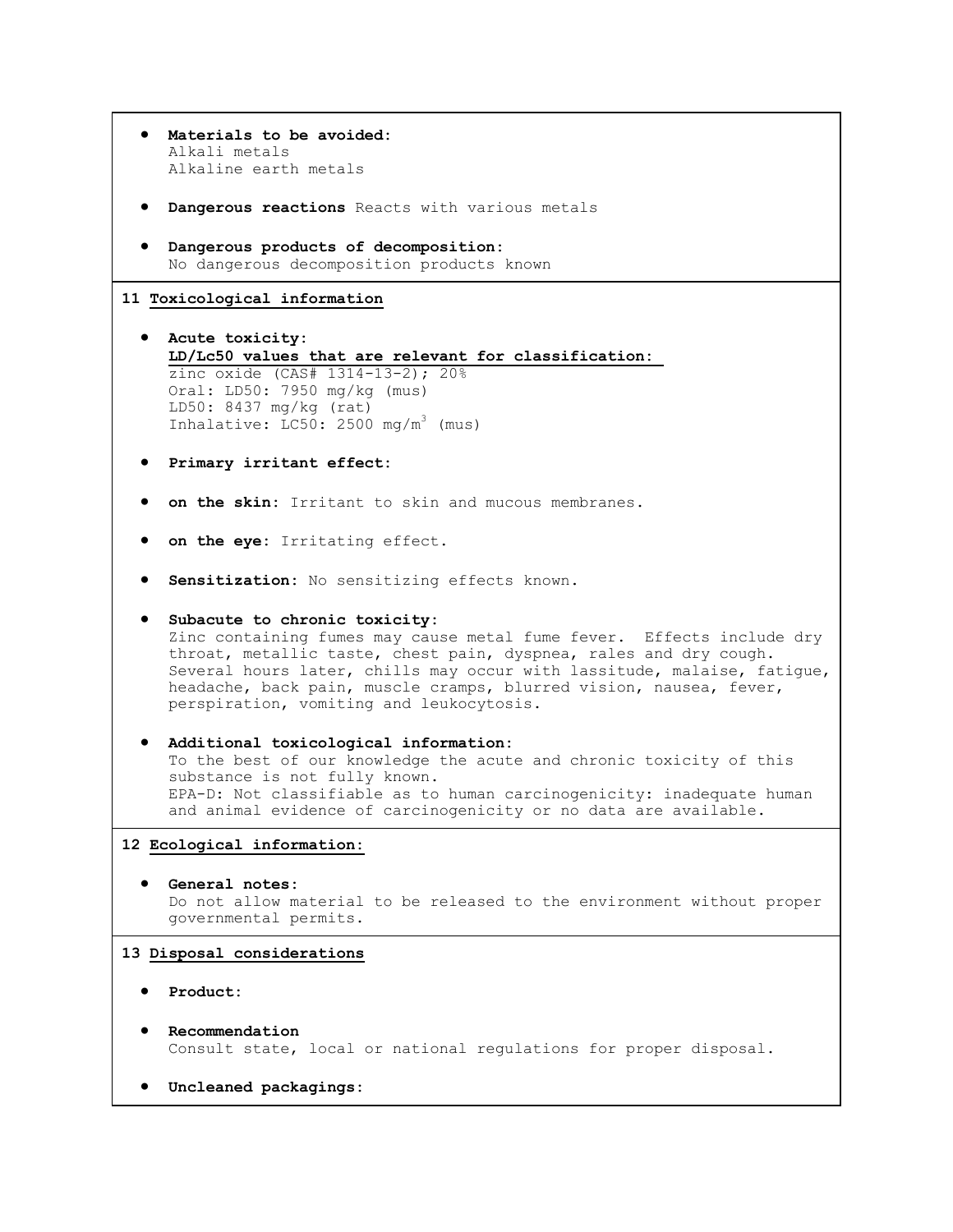```
 Recommendation:
    Disposal must be made according to official regulations.
14 Transport information
 Not a hazardous material for transportation.
   DOT regulations:
  e Hazard class: None
  Land transport ADR/RID (cross-border)
  ADR/RID class: None
   Maritime transport IMDG:
  • IMDG Class: None
   Air transport ICAO-TI and IATA-DGR:
  ICAO/IATA Class: None
   Transport/Additional information:
    Not dangerous according to the above specifications.
15 Regulations
   Product related hazard informations:
   Hazard symbols: Xn Harmful
   Risk phrases: 20 Harmful by inhalation.
   Safety phrases:
    9 Keep container in a well-ventilated place.
    36 Wear suitable protective clothing.
   National regulations
    All components of this product are listed in the U.S. Environmental 
    Protection Agency Toxic Substances Control Act Chemical Substance 
    Inventory.
   Information about limitation of use:
    For use only by technically qualified individuals.
16 Other information:
 Employers should use this information only as a supplement to other 
 information gathered by them, and should make independent judgement of
```
suitability of this information to ensure proper use and protect the health and safety of employees. This information is furnished without warranty, and any use of the product not in conformance with this Material